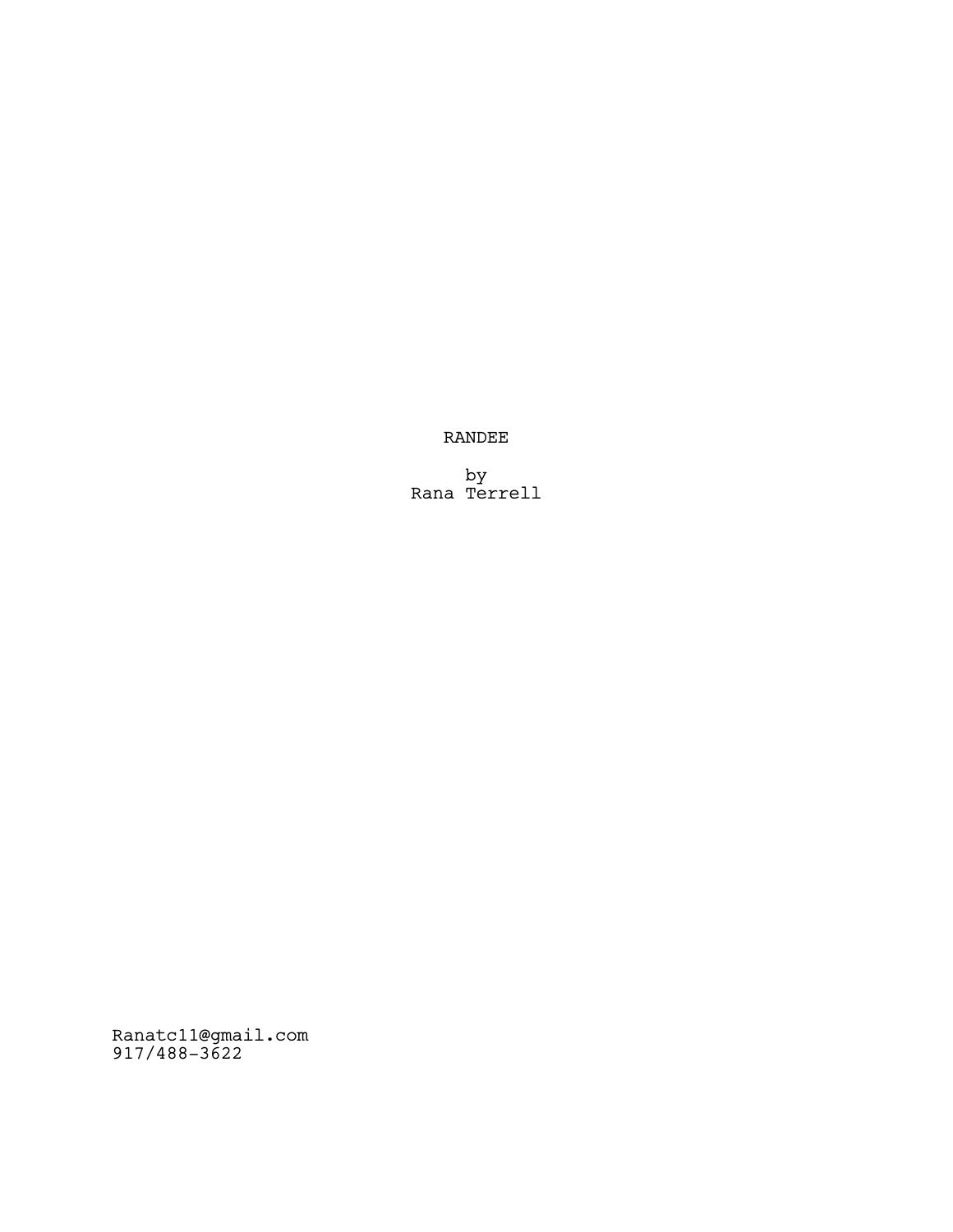INT. CLUB HALO - NIGHT

Patrons surround the bar and dance in the middle of the floor. RANDEE, 21, with long brown hair tied in an immaculate ponytail and large hoop earrings, and ERICA, 22, with black curly hair and glasses, drink and watch.

JAMEL, 22, with close-cropped haircut and diamond-studded earring in his right ear, approaches them with a bottle of vodka. SUZIE STORM, 22, with long blue hair, a tight black dress and stiletto heels, bounces towards them.

> ERICA Yo, that's Suzie Storm!

### RANDEE

Suzie!

Suzie trollops to them.

SUZIE STORM Are you guys calling me?

Suzie staggers and leans on Jamel's arm. Her BODYGUARD, 32, six-foot-five and muscular, pulls her away.

> SUZIE STORM (CONT'D) Relax! I'm socializing.

The bodyguard lets go of her and steps back.

SUZIE STORM (CONT'D) What's up, y'all?

RANDEE Suzie, I loved your last album. Can we get a picture with you?

SUZIE STORM Thank you! Of course!

Randee takes out her phone. Suzie motions for her bodyguard to take Randee's phone, then poses with Randee, Erica, and Jamel. The bodyguard snaps a few photos and gives the phone back to Randee. She looks at the photos.

> RANDEE Thanks, Suzie! Enjoy.

SUZIE STORM Have fun, you guys!

Suzie walks away with her bodyguard.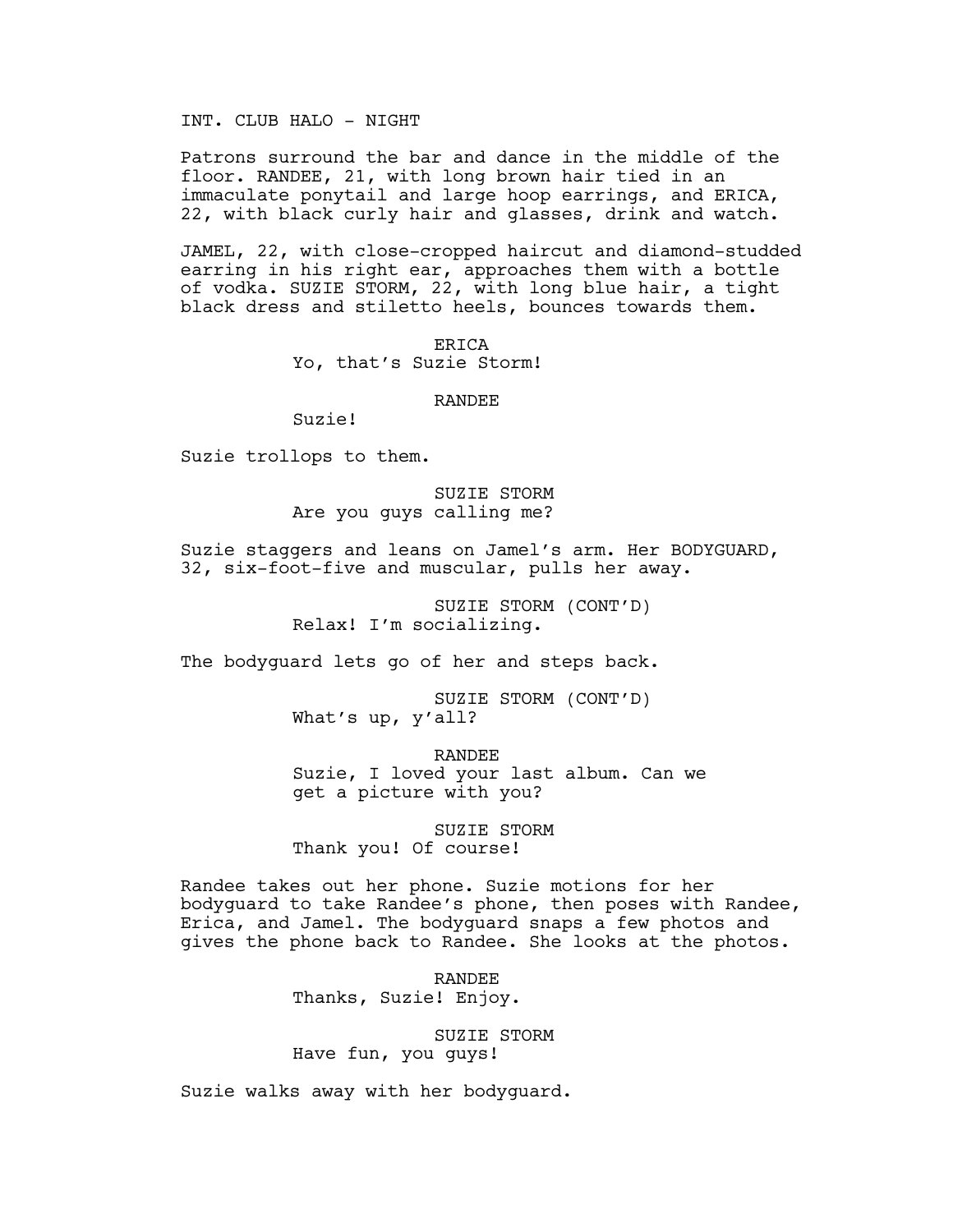# JAMEL

I don't remember you ever telling me about her album, Randee.

RANDEE I think her music is trash. I'm just going to post it on my page to get a bunch of likes.

EXT. ROGERS UNIVERSITY - MAIN CAMPUS - ATLANTA - DAY

Randee and Erica spot a WOMAN, 19, with worn combat  $*$ boots. Randee closes in on her and points at her boots. \* KAT, 21, in a blue utility hat, observes them from afar.  $*$ 

# RANDEE

What are those?

Erica cackles. \*

# WOMAN

These are from a thrift store in Amsterdam.

#### RANDEE

Well, you must have been smoking that good stuff when you bought those!

The woman walks away in a huff.

**ERICA** 

Dang, Randee. Amsterdam?

RANDEE That's where they got the good stuff, Erica!

Randee and Erica laugh.

ERICA So I'll meet you back at the crib later.

Randee nods. Erica cuts out. Kat makes her way to Randee.

KAT What you did to that girl was not cool at all. When are you going to quit?

RANDEE Why don't you mind your business, Kat? Nobody's talking to you.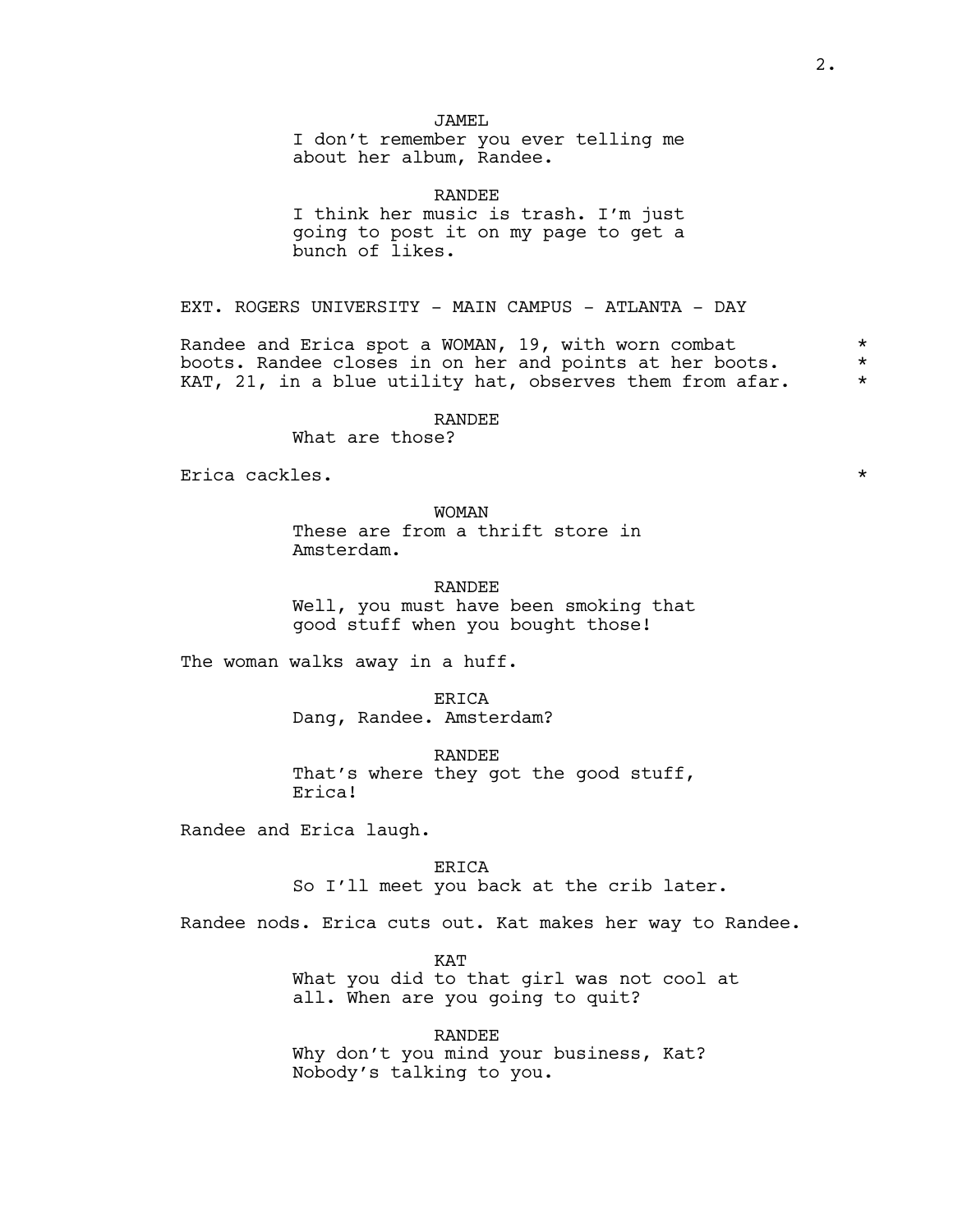**KAT** 

Just because you're one of the popular girls doesn't mean you get to pick on everyone.

Randee inches closer to Kat.

RANDEE

I don't think anybody's gonna stop me, including you.

KAT

You know what? Each time you say something mean, a frog is going to hop out of your mouth.

Kat walks away.

RANDEE

She better go play in traffic...

Randee bends over. Her mouth opens wide. A frog hops out and scampers around. Randee falls to her knees and vomits.

> RANDEE (CONT'D) What the hell? How did this stupid frog...

Randee's mouth opens wide again. Another frog hops out of her mouth. She covers her mouth and watches it scurry away.

She vomits. Remnants of granola cereal spill on her blouse.

RANDEE (CONT'D)

Oh. Crap.

INT. RANDEE AND ERICA'S APARTMENT - LIVING ROOM - DAY

Randee, in sweats and a t-shirt, sits on the sofa. She holds her phone towards her face.

> VANESSA (V.O.) We reviewed your application and video \* for the entertainment reporter contest.  $*$ Can you come in and meet our VP of  $*$ <br>Production on Monday at 2 pm? Production on Monday at 2 pm? \*

Randee remains in silence.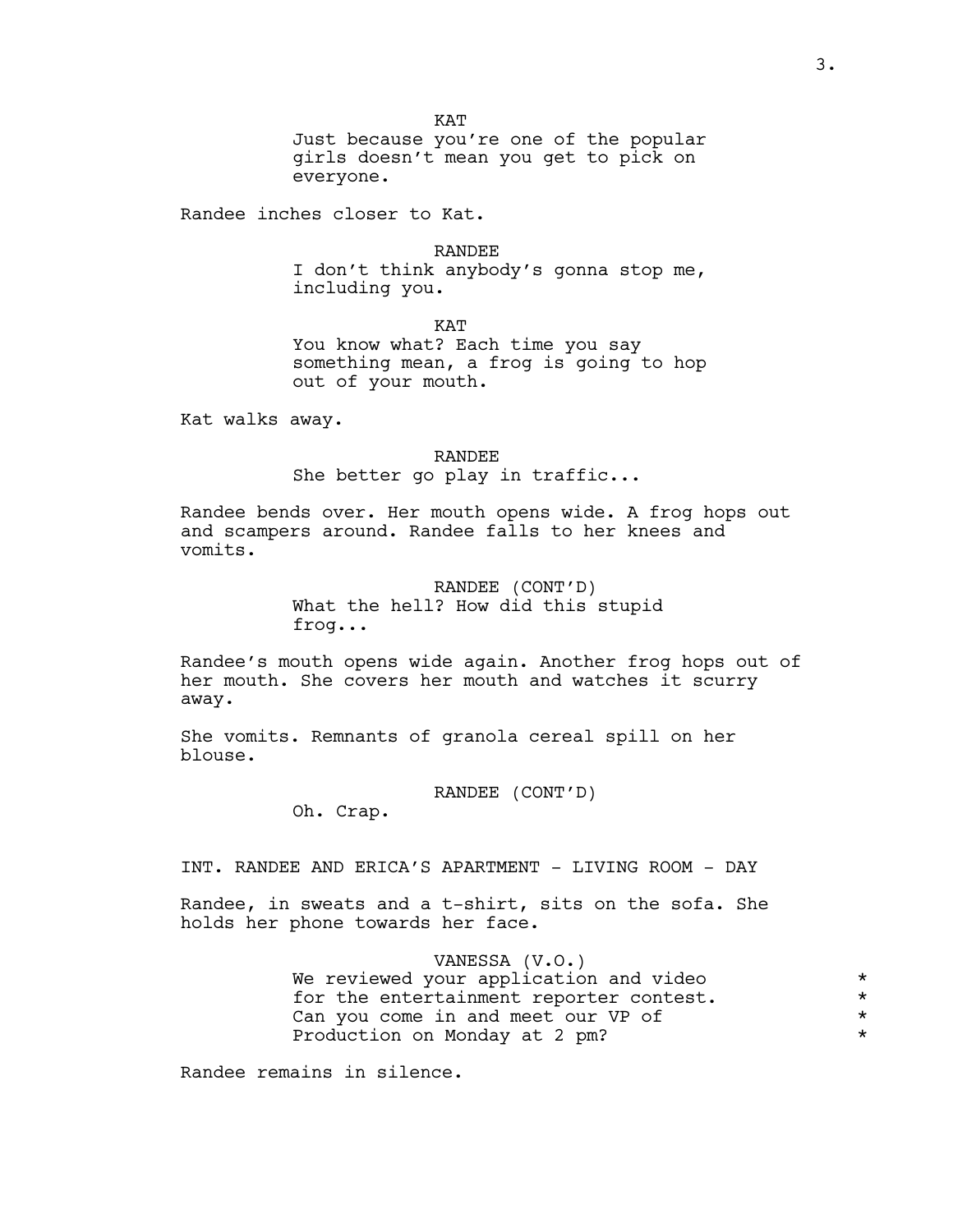A key CLICKS. Door opens. Erica sashays through and lets the door SLAM behind her.

> VANESSA (V.O.) Randee? Are you there?

RANDEE Yes. Yes, I'll be there. Thank you.

Randee puts her phone on the coffee table. Silence. Erica walks over to the sofa and sits next to Randee.

# ERICA

What's good?

### RANDEE

| Remember that contest I entered to win an | $\star$ |
|-------------------------------------------|---------|
| entertainment reporter gig? The Epic      | $\star$ |
| Network called me for an interview on     | $\star$ |
| Mondav.                                   | $\star$ |
|                                           |         |

# ERICA

| This is a once-in-a-lifetime opportunity. |  |
|-------------------------------------------|--|
| You're closer to having a job after       |  |
| graduation, like me.                      |  |

#### RANDEE

Your dad's friend owns that company and did you both a favor.

A frog springs out of Randee's mouth. Erica jumps up and shrieks. The frog leaps on the coffee table and RIBBITS.

> RANDEE (CONT'D) Okay, Kermit, you gotta go!

Randee grabs a shoe and throws it at the frog. The frog jumps off the coffee table and bounces out of the window.  $*$ 

EXT. BACKYARD - DAY

Erica and Randee sit across from a ROOTS DOCTOR; 64, pale complexion, balding. He sits behind a wooden table that contains a black cloth, bones, and a bowl.

ROOTS DOCTOR

Ohhhhhhh.

The Roots Doctor closes his eyes.

ROOTS DOCTOR (CONT'D)

Mmmmmmmm.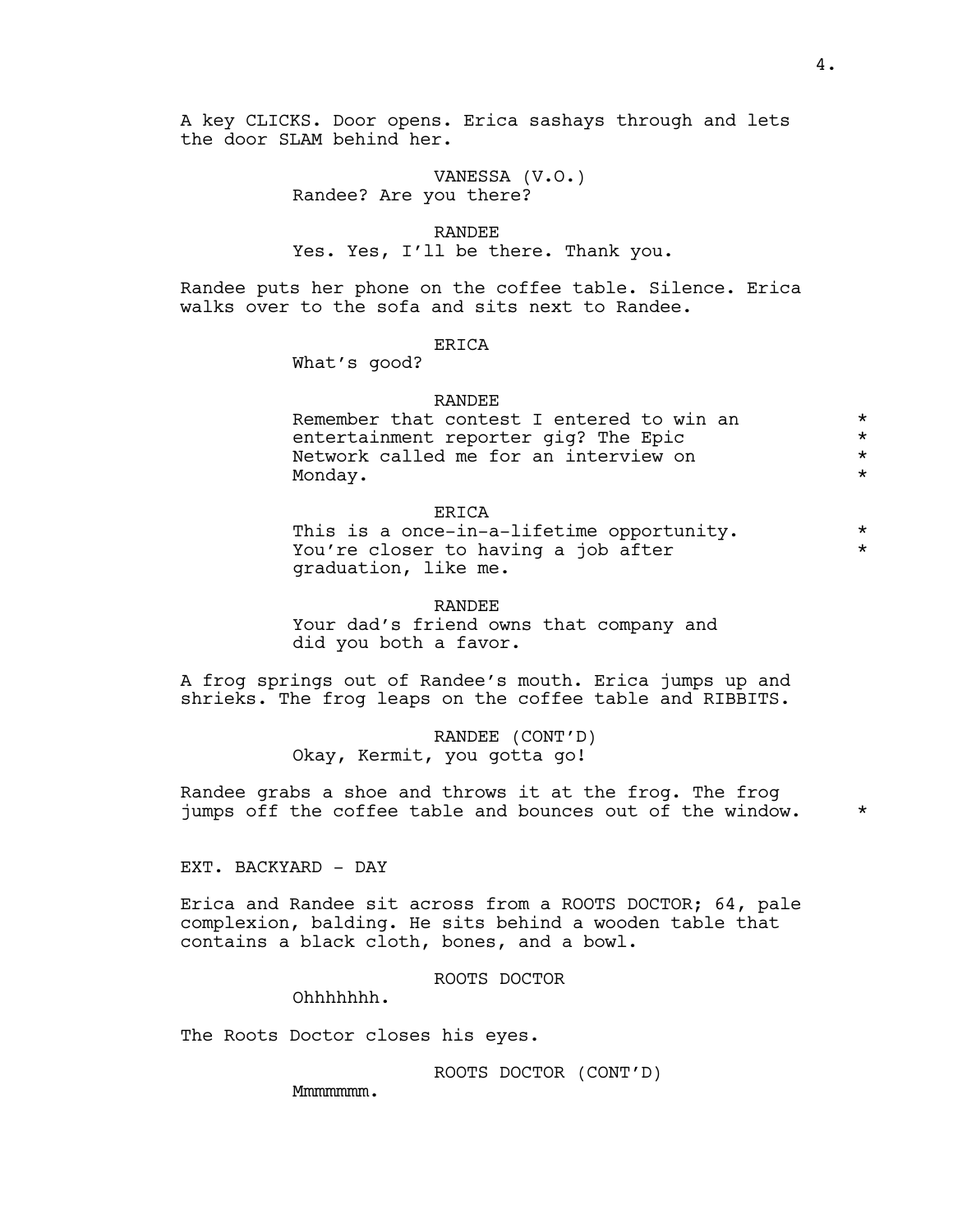The Roots Doctor grabs the black cloth and rubs it against his cheek. He opens his eyes and grins.

> ROOTS DOCTOR (CONT'D) To reverse the curse, I need a piece of the young lady's skull and a pint of her blood.

### ERICA

What?

# RANDEE

Hell, no!

Randee treks off.

ERICA I'm losing your business card.

Erica trails Randee.

EXT. CHURCH - DAY

Jamel, with a taupe porkpie hat, opens a white car door. Randee exits. They stroll towards a few PEOPLE of different ages in front of a majestic church building.

Among those people are PINKY, 28, tall with a bedazzled jacket and voluminous blonde hair. She stands next to BRITTANY, 7, diminutive with her own bedazzled jacket.

Pinky and Brittany approach Randee and Jamel. Pinky gives \* Randee a hug. \*

PINKY Hey, cuzzo! So glad to meet you. Jamel told me so much about you.

Brittany smiles while Randee returns the hug with a grimace.

#### RANDEE

Likewise.

JAMEL I guess we can go inside and get our seats.

# RANDEE

Oh, can you show me where the bathroom is?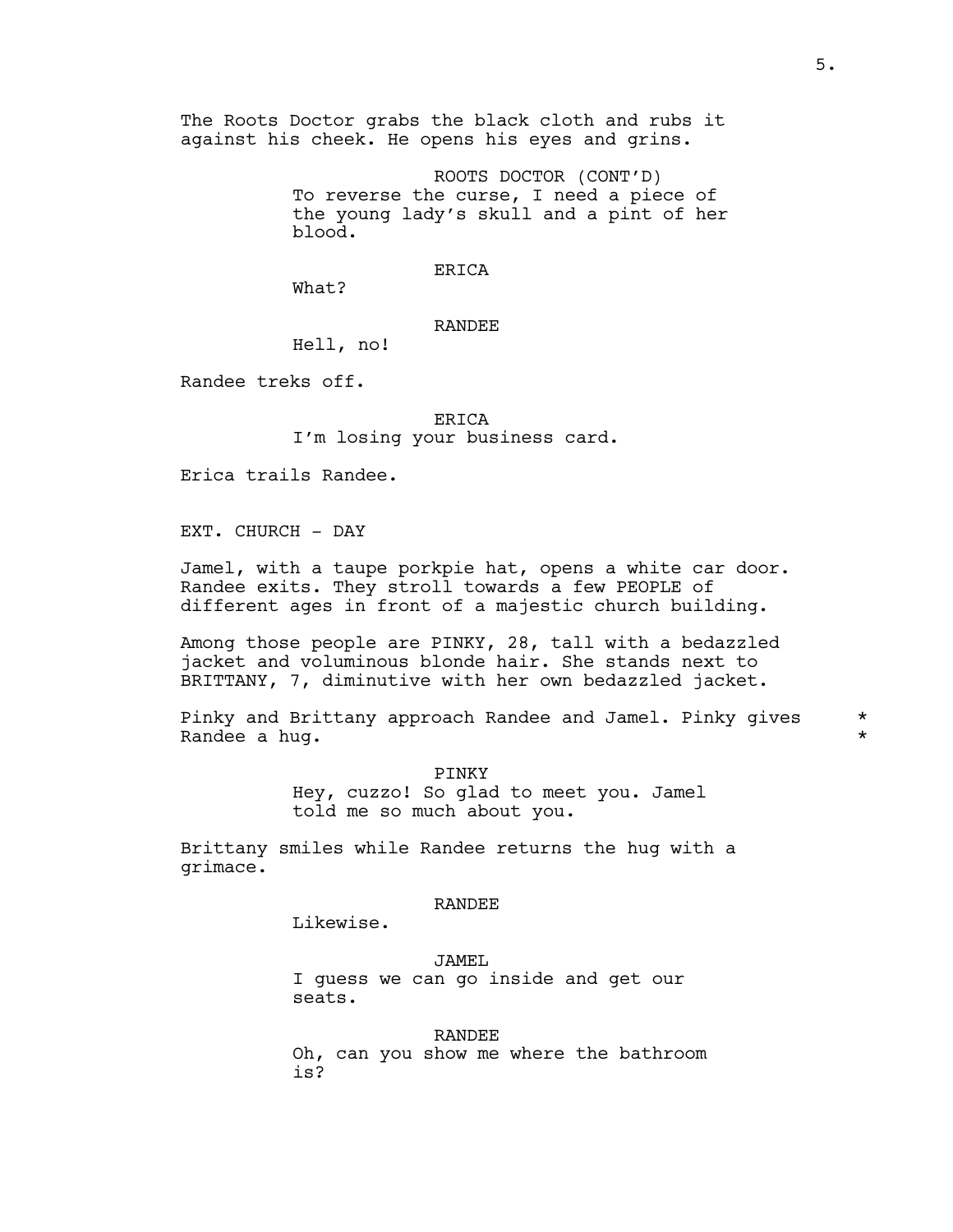| JAMEL                                                     |          |
|-----------------------------------------------------------|----------|
| Sure.                                                     | $\star$  |
| PINKY                                                     | $\star$  |
| I can show you! I just realized I have to                 | $\star$  |
| pee.                                                      | $\star$  |
| JAMEL                                                     | $^\star$ |
| Cool. I'll save some seats for us.                        | $\star$  |
| Randee walks in with Jamel, Pinky, and Brittany.          | $^\star$ |
| INT. CHURCH - BATHROOM - LATER                            | $^\star$ |
| Randee walks out of a bathroom stall and washes her hands | $\star$  |
| at a sink. Brittany walks out of a stall and washes her   | $\star$  |
| hands at a sink next to Randee's.                         | $\star$  |
| PINKY (O.S.)                                              | $\star$  |
| Cuzzo, you might wanna take Brittany and                  | $\star$  |
| step outside. I'm gonna be awhile.                        | $\star$  |
| Randee looks in the mirror, then at Brittany.             | $^\star$ |
| INT. CHURCH - HALLWAY - LATER                             | $^\star$ |
| Randee stands outside with Brittany.                      | $\star$  |
| <b>RANDEE</b>                                             | $\star$  |
| What did she eat for breakfast, a house?                  | $\star$  |
| A frog glides out of Randee's mouth.                      | $^\star$ |
| <b>BRITTANY</b>                                           | $\star$  |
| Wow!                                                      | $^\star$ |
| The frog hops away. Brittany follows it with her eyes.    | $\star$  |
| Randee covers her mouth.                                  | $^\star$ |
| RANDEE                                                    | $\star$  |
| No!                                                       | $^\star$ |
| She shuffles towards Brittany.                            | $\star$  |
| RANDEE (CONT'D)                                           | $\star$  |
| Brittany, listen to me.                                   | $^\star$ |
| <b>BRITTANY</b>                                           | $^\star$ |
| Yes, ma'am?                                               | $^\star$ |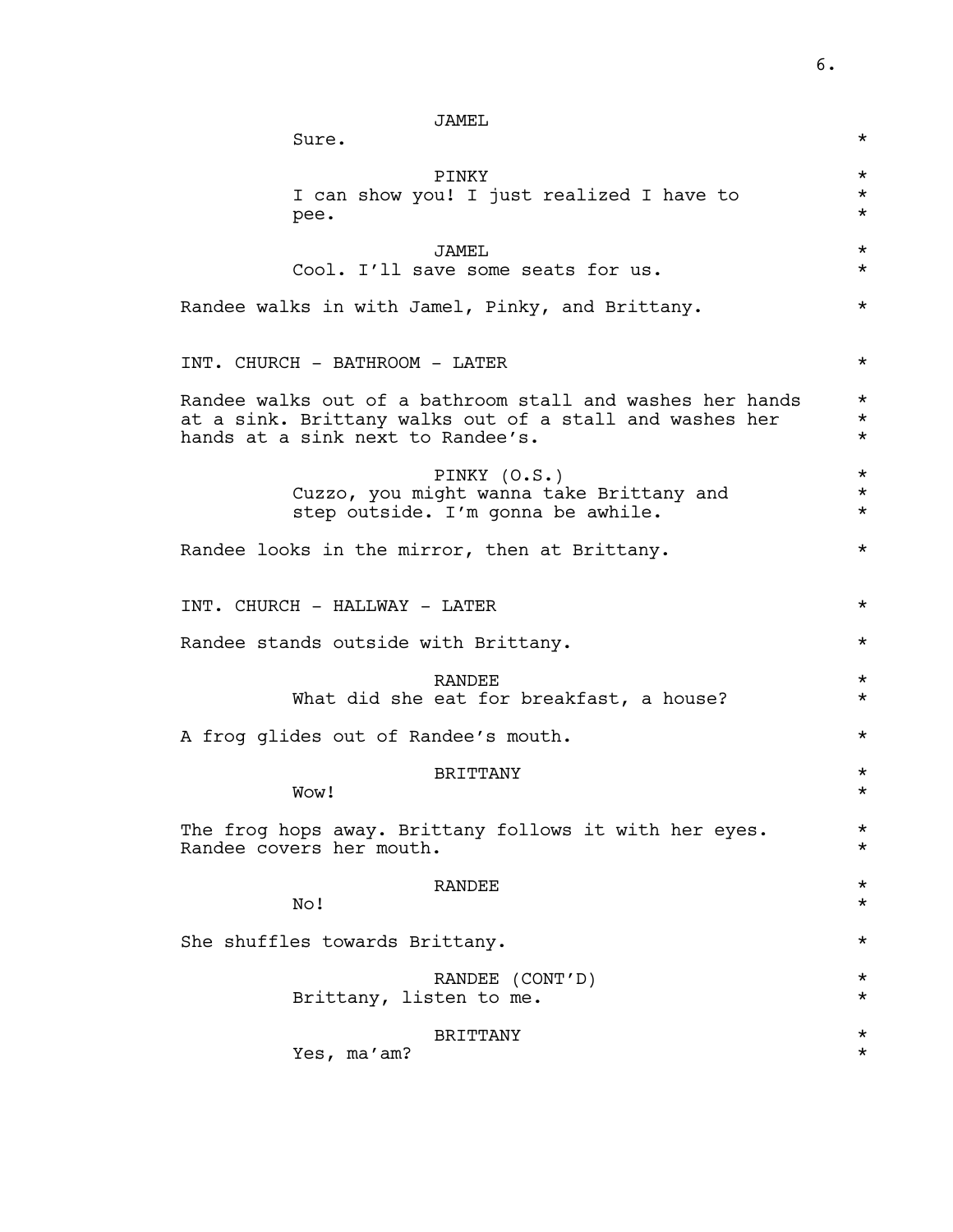RANDEE  $\star$ You are not to tell your momma, nor your \*\* cousin, nor anyone, what happened.  $*$ Brittany looks away.  $\star$ BRITTANY \* Okay.  $\star$ Randee reaches into her purse and takes out a twenty-<br>dollar bill she places it in Brittany's hand Brittany \* dollar bill. She places it in Brittany's hand. Brittany looks at it in amazement. RANDEE  $\star$ Put that away! Brittany places the dollar bill in her pocket.  $*$ INT. CHURCH - SANCTUARY - LATER \* PASTOR JEFFERSON, 43, with glasses and a crisp navy blue \* suit, marches to the podium.  $*$ PASTOR JEFFERSON \* How many of you believe that God is able \* to do exceedingly, abundantly, above all  $*$ we could ever ask or think?  $\star$ The congregation raises their hands and shouts. Pinky  $*$ waves her hands while Randee stands and listens. PASTOR JEFFERSON (CONT'D) \* Let's just cut to the chase. If you want<br>God to do something in your life right \* God to do something in your life right now, and you believe that he is able,  $*$ come to the altar. Randee walks up to the altar. Jamel smiles and claps his  $*$ <br>hands. hands. \* Pastor Jefferson shakes Randee's hand.  $*$ PASTOR JEFFERSON (CONT'D) \* Let God's will be done.  $\star$ INT. ROGERS UNIVERSITY - HALLWAY - DAY \* Randee wears a navy blue suit and saunters on with a  $*$ <br>matching briefcase in her hand. She sees Kat and  $*$ matching briefcase in her hand. She sees Kat and \* approaches her.  $\star$ 

7.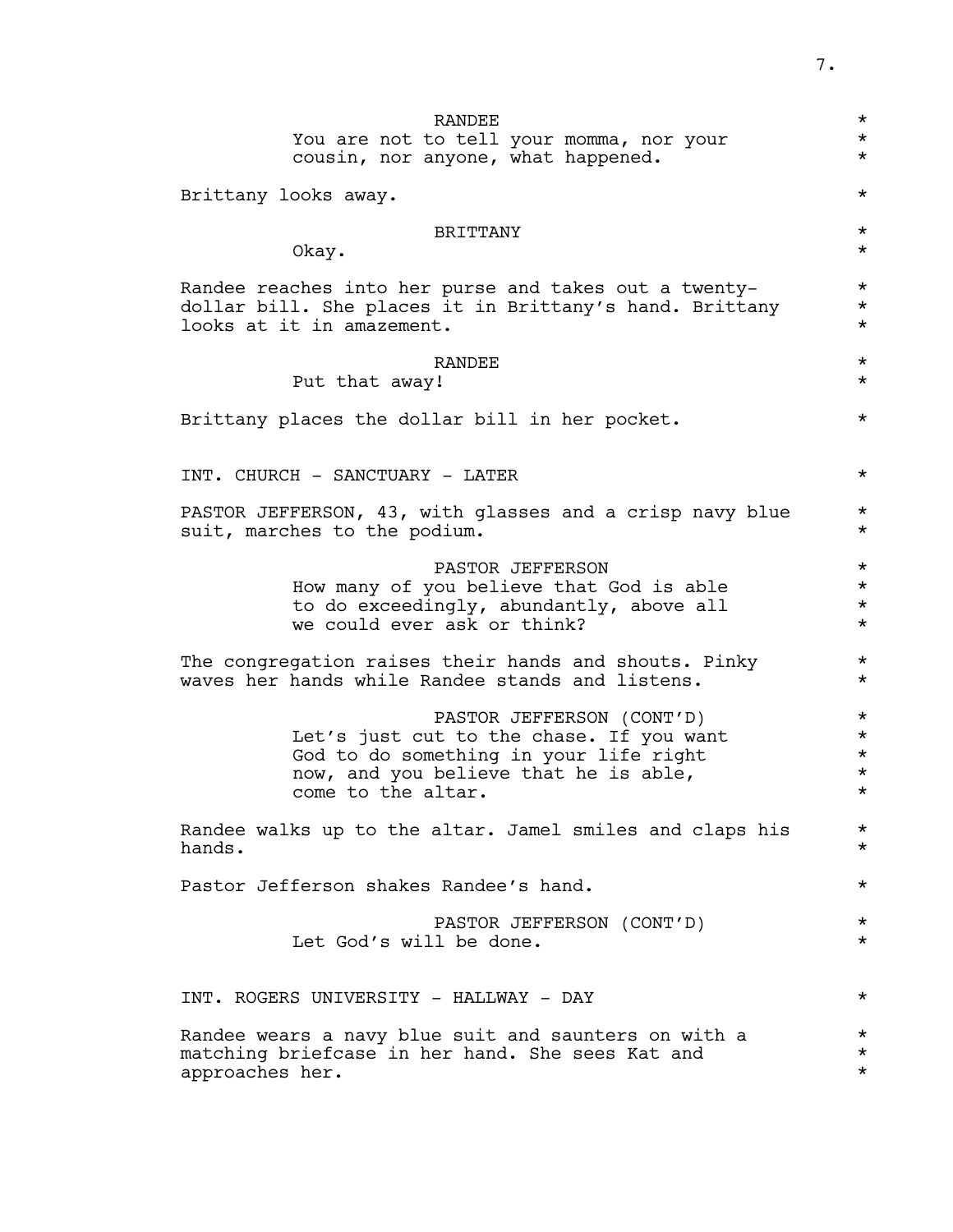|                 |                          | RANDEE<br>Listen, Kat, I know I offended you this<br>past Friday, but I'm sorry.                                                                                         | $^\star$<br>$^\star$<br>$^\star$                                   |
|-----------------|--------------------------|--------------------------------------------------------------------------------------------------------------------------------------------------------------------------|--------------------------------------------------------------------|
|                 | Okay.                    | KAT                                                                                                                                                                      | $^\star$<br>$^\star$                                               |
|                 |                          | RANDEE<br>Can you reverse the curse?                                                                                                                                     | $^\star$<br>$^\star$                                               |
|                 | seen as the weird girl.  | KAT<br>Randee, I want to believe that your<br>apology is sincere, but I don't. You<br>pretty girls always look down on girls<br>like us. Now you know how it feels to be | $^\star$<br>$^\star$<br>$^\star$<br>$^\star$<br>$\star$<br>$\star$ |
| Kat walks away. |                          |                                                                                                                                                                          | $^\star$                                                           |
|                 | Stupid chick.            | RANDEE                                                                                                                                                                   | $^\star$<br>$^\star$                                               |
| tears.          |                          | Jamel treads to Randee. A frog flies out of Randee's<br>mouth and hops away. She spots Jamel and bursts into                                                             | $^\star$<br>$^\star$<br>$^\star$                                   |
|                 | Randee?                  | JAMEL                                                                                                                                                                    | $^\star$<br>$^\star$                                               |
| whimpers.       |                          | Randee sobs into her hands. Her words become incoherent                                                                                                                  | $^\star$<br>$^\star$                                               |
|                 | Let's take a walk.       | JAMEL (CONT'D)                                                                                                                                                           | $^\star$<br>$^\star$                                               |
|                 |                          | INT. ROGERS UNIVERSITY - STAIRCASE - LATER                                                                                                                               | $^\star$                                                           |
|                 |                          | Jamel stands in front of Randee, who sits on the stairs.<br>Streaks of makeup and tears run down her face.                                                               | $^\star$<br>$^\star$                                               |
|                 | better person.           | <b>JAMEL</b><br>Sometimes God allows situations to happen<br>to us so we can get His attention. I<br>believe this is only going to make you a                            | $^\star$<br>$\star$<br>$\star$<br>$\star$<br>$^\star$              |
|                 | interview?               | <b>RANDEE</b><br>Do you think I should still go to the                                                                                                                   | $^\star$<br>$^\star$<br>$^\star$                                   |
|                 | don't come all the time. | JAMEL<br>I don't know. Opportunities like that                                                                                                                           | $^\star$<br>$\star$<br>$^\star$                                    |
|                 |                          |                                                                                                                                                                          |                                                                    |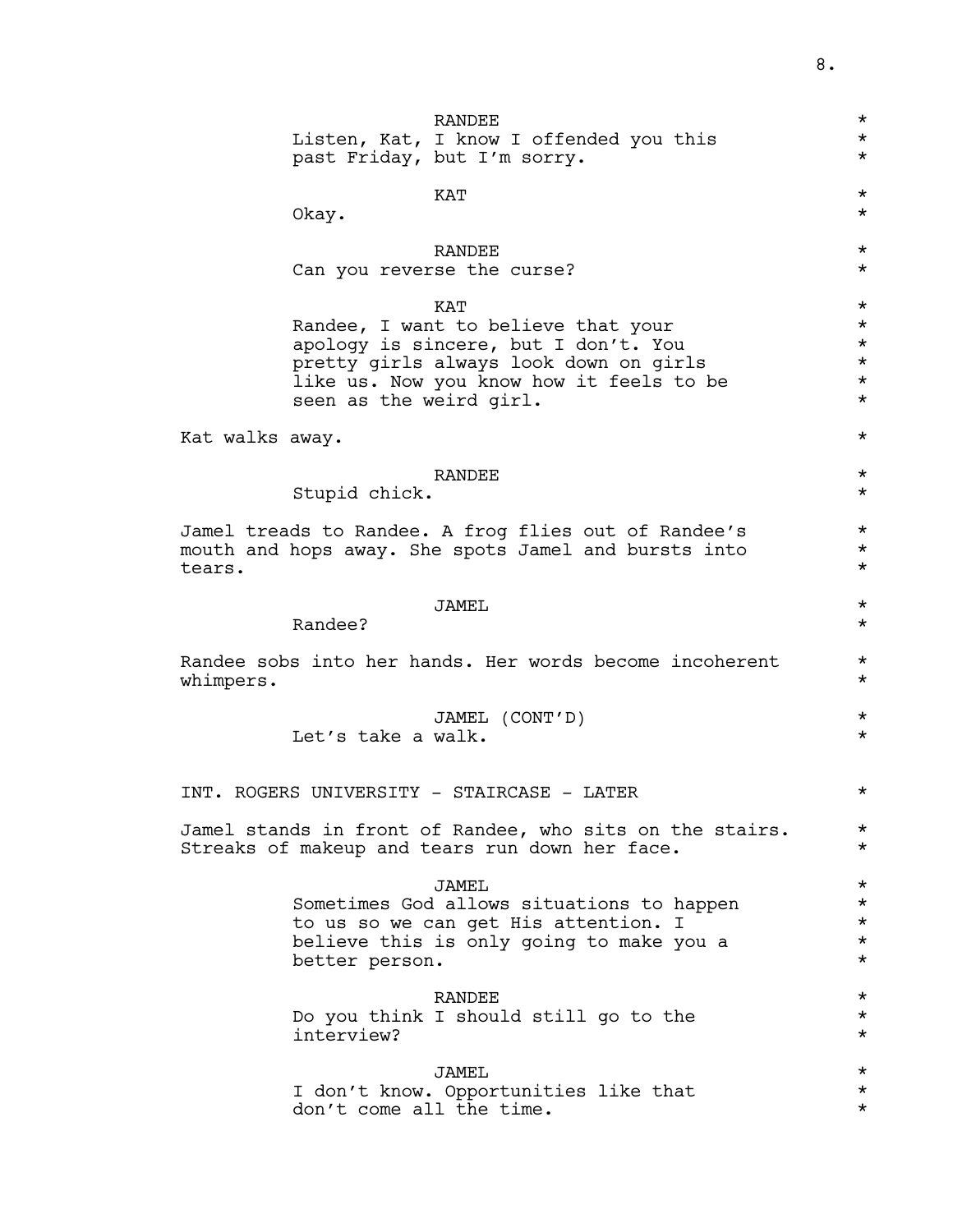| Randee gets up and puckers her lips towards his face. He<br>backs away.               | $^\star$<br>$^\star$ |
|---------------------------------------------------------------------------------------|----------------------|
| JAMEL (CONT'D)                                                                        | $\star$              |
| Just so we're clear, we really need to                                                | $\star$              |
| get rid of those frogs before I kiss you                                              | $\star$              |
| again.                                                                                | $^\star$             |
| Jamel takes off. Randee slumps on the stairs.                                         | $^\star$             |
| INT. THE EPIC NETWORK OFFICE - DIANA FOSTER'S OFFICE -<br>DAY                         | $\star$<br>$\star$   |
|                                                                                       |                      |
| Randee sits in front of a desk in a tastefully decorated                              | $\star$<br>$\star$   |
| office. Behind the desk is DIANA FOSTER, 42, bespectacled<br>with an effortless cool. | $^\star$             |
| DIANA                                                                                 | $\star$              |
| Randee, why should you be our new                                                     | $\star$              |
| entertainment reporter?                                                               | $^\star$             |
| <b>RANDEE</b>                                                                         | $\star$              |
| I am always in the know of the                                                        | $\star$              |
| entertainment business. I happened to see                                             | $\star$              |
| Suzie Storm at Halo a couple of weeks                                                 | $\star$              |
| ago.                                                                                  | $^\star$             |
| Randee hands Diana her smartphone. Diana looks at it and<br>hands it back to her.     | $\star$<br>$^\star$  |
| DIANA                                                                                 | $\star$              |
| That's a typical fan picture.                                                         | $\star$              |
| RANDEE (V.O.)                                                                         | $\star$              |
| What a tight-wad. She needs to know about                                             | $\star$              |
| those 1984 imitation Run-D.M.C. glasses.                                              | $^\star$             |
|                                                                                       |                      |
| <b>FLASHBACK</b>                                                                      | $^\star$             |
| Randee bends over. A frog hops out of her mouth. Randee's<br>eyes widen with horror.  | $\star$<br>$^\star$  |
| BACK TO PRESENT                                                                       | $\star$              |
| <b>DTANA</b>                                                                          | $^\star$             |
| Do you have any other reason?                                                         | $\star$              |
| <b>RANDEE</b>                                                                         | $^\star$             |
| She was drinking that night. Therefore, I                                             | $\star$              |
| found out before everyone else that she's                                             | $^\star$             |
| working on a new album to drop this fall.                                             | $^\star$             |